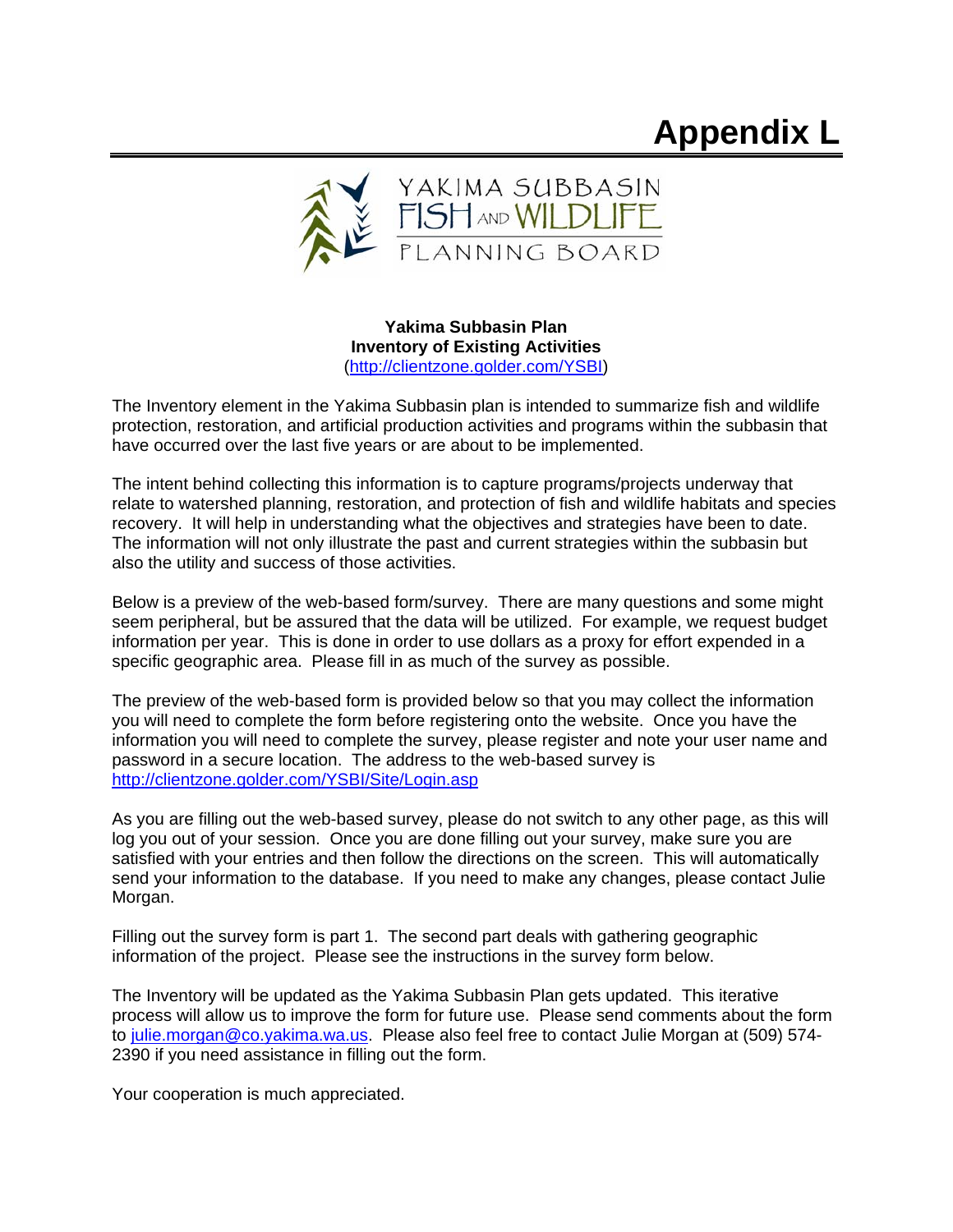# **DEADLINE: Monday, February 23, 2004**

## **GENERAL (Basic Project Information**

| <b>GENERAL (Basic Project Information)</b> |                                                                                                        |
|--------------------------------------------|--------------------------------------------------------------------------------------------------------|
| Project Identification:                    | (If BPA Project, enter assigned #, e.g. XXXXX.)                                                        |
| Project Name:                              |                                                                                                        |
| General Description:                       | Please describe the project in a few words. A more complete project<br>abstract will be entered below. |
| Primary Project Sponsor:                   |                                                                                                        |
| Target Species or Habitat:                 |                                                                                                        |
|                                            |                                                                                                        |

## **CONTACTS**

| <b>Project Manager:</b><br>Name: | Program Lead<br>Name: | Data Entry Person<br>Name (if same fill in name only): |  |
|----------------------------------|-----------------------|--------------------------------------------------------|--|
| Address:                         | Address:              | Address:                                               |  |
| City:                            | City:                 | City:                                                  |  |
| ZIP:<br>State:                   | ZIP:<br>State:        | ZIP:<br>State:                                         |  |
| Phone:                           | Phone:                | Phone:                                                 |  |
| E-mail:                          | E-mail:               | E-mail:                                                |  |

 $\overline{\phantom{0}}$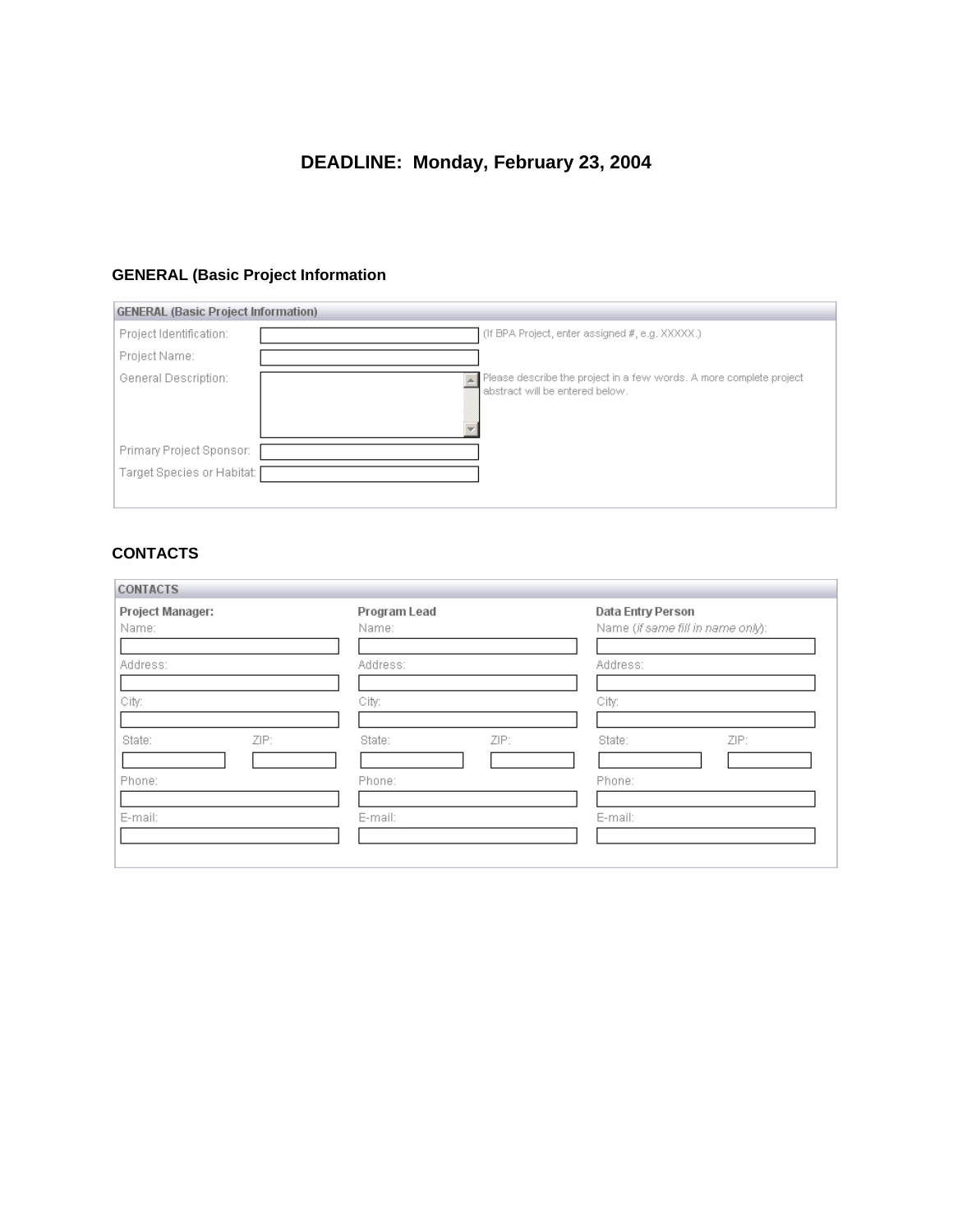### **FUNDING**

| <b>FUNDING</b>                     |                      |                           |      |      |      |      |
|------------------------------------|----------------------|---------------------------|------|------|------|------|
|                                    |                      | Amount of Funding By Year |      |      |      |      |
|                                    | Name of Organization | 1999                      | 2000 | 2001 | 2002 | 2003 |
| Primary Funder:                    |                      | \$                        | S.   |      |      | -35. |
| Secondary Funder:                  |                      | S                         | £    |      |      | Ж.   |
| Other Funder:                      |                      | \$                        | S.   |      |      | Ж.   |
| Landowner Contribution<br>in Kind: |                      | \$                        | S.   |      |      | £    |

## **LOCATION**

#### **LOCATION**

Exact location will be captured in a one on one session with the Yakima County GIS Department. Project managers may set up an appointment to capture this information by contacting Cindy Kozma, GIS Analyst for the County: via e-mail or at (509) 574-2994. She will be happy to meet you at your office or at the Yakima County Courthouse.

 $-OR-$ 

What will be most expedient is to email Cindy Kozma the GIS coverage for the project if one already exists. For each GIS coverage file you send to her, please put the project identification in the subject line, such as "02-1656" and a short title such as "Dry/Cabin Creek Fish Passage and Screening". We are looking for a general polygon shapefile that portrays the project boundaries.

For those of you with multiple projects, some of your projects might have GIS layers that will work while other projects might not. Cindy will be happy to work with you to digitize location information for your specific projects without existing GIS layers. For analysis purposes, the location information needs to be captured in a GIS.

Please call Cindy Kozma (509) 574-2994 or Julie Morgan (509) 574-2390 with questions.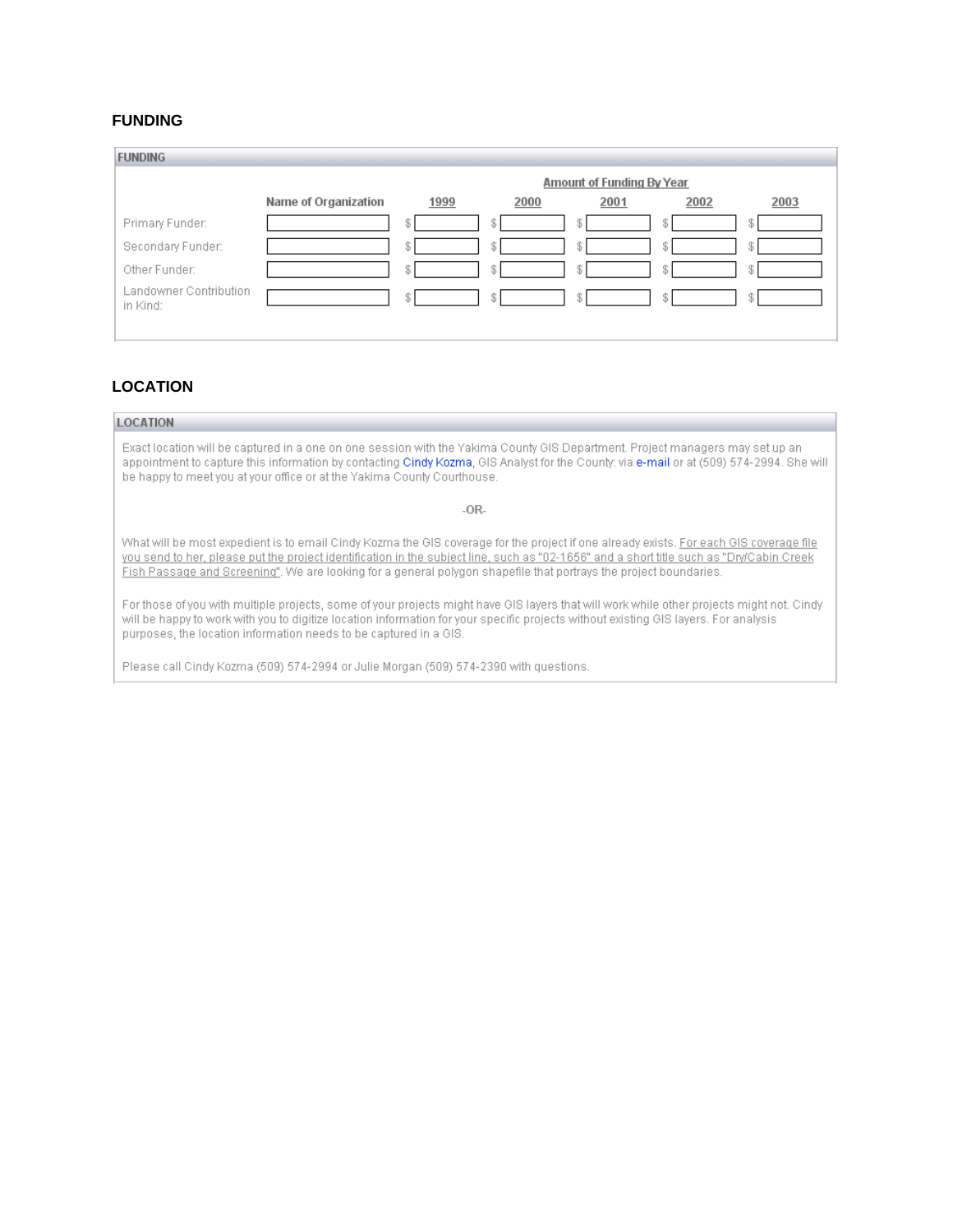## **BENEFITS**

| Including, but not limited to, the project target species/habitat, did your project address/impact one or more of the following:                                                                                                                                                                                                                                                                                                                                                                                                                                                                                                                                                                                                                 |                                                                                                                                                                                                                                                                                                                                                                                                                                                                                                                                                                                                      |
|--------------------------------------------------------------------------------------------------------------------------------------------------------------------------------------------------------------------------------------------------------------------------------------------------------------------------------------------------------------------------------------------------------------------------------------------------------------------------------------------------------------------------------------------------------------------------------------------------------------------------------------------------------------------------------------------------------------------------------------------------|------------------------------------------------------------------------------------------------------------------------------------------------------------------------------------------------------------------------------------------------------------------------------------------------------------------------------------------------------------------------------------------------------------------------------------------------------------------------------------------------------------------------------------------------------------------------------------------------------|
| -- Please Select-<br>Riparian<br>Floodplain<br>Streamflow<br>Passage<br>Instream<br>Water Quality<br>Population<br>Productivity<br>--Please Select--<br>Harvest Management<br>Supplementation - hatchery<br>Reintroduction - hatchery<br>Conservation - hatchery<br>Planning / Assessment<br>Research                                                                                                                                                                                                                                                                                                                                                                                                                                            | --Please Select--<br>Channel length<br>Confinement - natural<br>Fish community richness<br>Fish species introductions<br>Gradient<br>Harassment<br>Hatchery fish outplants<br>Obstructions to fish migration<br>Predation risk<br>Alkalinity<br>Benthos diversity and production.<br>Dissolved oxygen<br>Flow - change in average annual peak flow<br>Flow - change in average annual low flow<br>Flow - Intra daily (diel) variation<br>Flow - intra-annual flow pattern<br>Hydrologic regime - natural<br>Metals - in water column<br>Metals/Pollutants - in sediments/soils                       |
|                                                                                                                                                                                                                                                                                                                                                                                                                                                                                                                                                                                                                                                                                                                                                  | Miscellaneous toxic pollutants - water column<br>Nutrient enrichment<br>Temperature - daily maximum (by month).<br>Temperature - daily minimum (by month).<br>Temperature - spatial variation<br>Turbidity<br>Water withdrawals<br>Channel width - month maximum width (ft)<br>Channel width - month minimum width (ft)<br>Confinement - Hydromodifica-tions<br>Embeddedness<br>Fine sediment<br>Fish pathogens<br>Habitat type - backwater pools<br>Habitat type - beaver ponds<br>Habitat type - glide<br>Habitat type - large cobble/boulder riffles<br>Habitat type - off-channel habitat factor |
| Which of the following best describes<br>how your project affected or impacted the<br>habitat?<br>--Please Select--<br>$\overline{\phantom{a}}$<br>If your project is a riparian habitat project,<br>select which function most benefited:<br>--Please Select- v<br>Choose the terrestrial habitat(s) that best<br>fits where your project was located. You<br>may choose more than one:<br>Subalpine/Alpine grassland<br>Mixed Conifer Forest<br>г<br>□ ? Montane Coniferous Wetlands<br>Ponderosa Pine Forest<br><b>7</b> P Oregon White Oak Woodlands<br><b>?</b> Eastside (Interior) Grasslands<br>$\Box$ <b>?</b> Shrub-steppe<br><b>E P</b> Agriculture, Pastures, and Mixed<br>Environs<br><b>7</b> Eastside (Interior) Riparian Wetlands | Habitat type - pool tailouts.<br>Habitat type - primary pools<br>Habitat type - small cobble/gravel riffles<br>Riparian function<br>Wood<br>Bed scour<br>Hydrologic regime - regulated<br>leing<br>Salmon Carcasses<br>--Please Select--<br>Planning / Assessment<br>4 Protection<br>Restoration<br>Regulatory<br>--Please Select--<br>Riparian<br>Floodplain<br>Streamflow<br>Passage<br>Instream<br>Water Quality<br>Population<br>Productivity                                                                                                                                                    |
|                                                                                                                                                                                                                                                                                                                                                                                                                                                                                                                                                                                                                                                                                                                                                  | How did your project address fish habitat?<br>Did your project address population? If so,<br>Choose 3 Level 2 EDT attributes that were<br>$\mathbf{r}$<br>$\vert$<br>$\overline{\phantom{a}}$<br>For the EDT attributes, please select the most important attribute you<br>were addressing in your project under "#1". For the second most<br>important, use "#2" and the third most important use "#3".<br>If your project only addressed one attribute, like obstruction for fish<br>migration, only select one EDT attribute.<br>□ Habitat/Ecosystem Function<br><b>F P</b> Herbaceous Wetlands   |